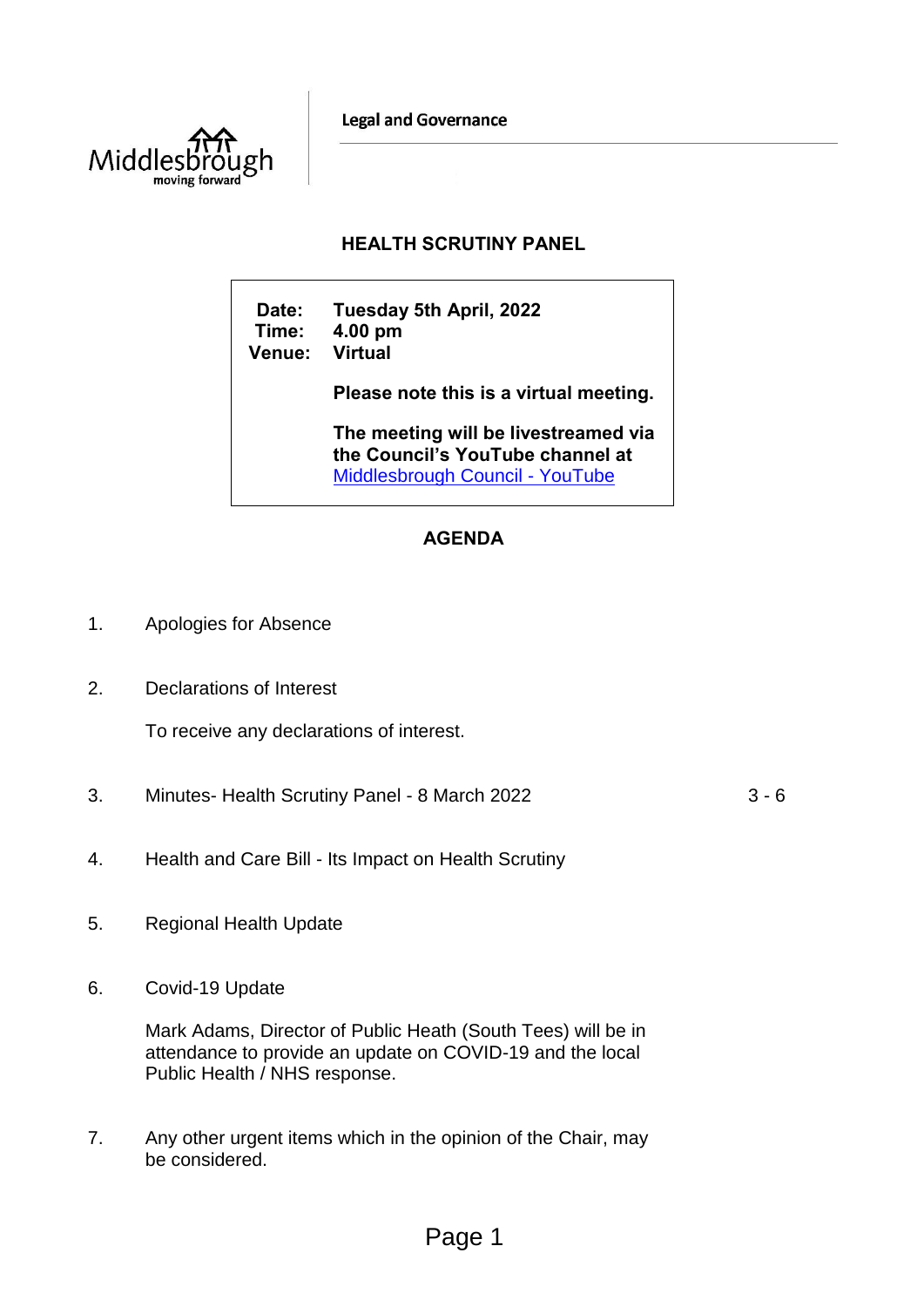8. Chair's OSB Update

Chair's OSB Update

Charlotte Benjamin Director of Legal and Governance Services

Town Hall Middlesbrough Monday 28 March 2022

## **MEMBERSHIP**

Councillors D Coupe (Chair), D Davison (Vice-Chair), R Arundale, A Bell, A Hellaoui, T Mawston, D Rooney, C McIntyre and P Storey

## **Assistance in accessing information**

**Should you have any queries on accessing the Agenda and associated information please contact Scott Bonner, 01642 729708, scott\_bonner@middlesbrough.gov.uk**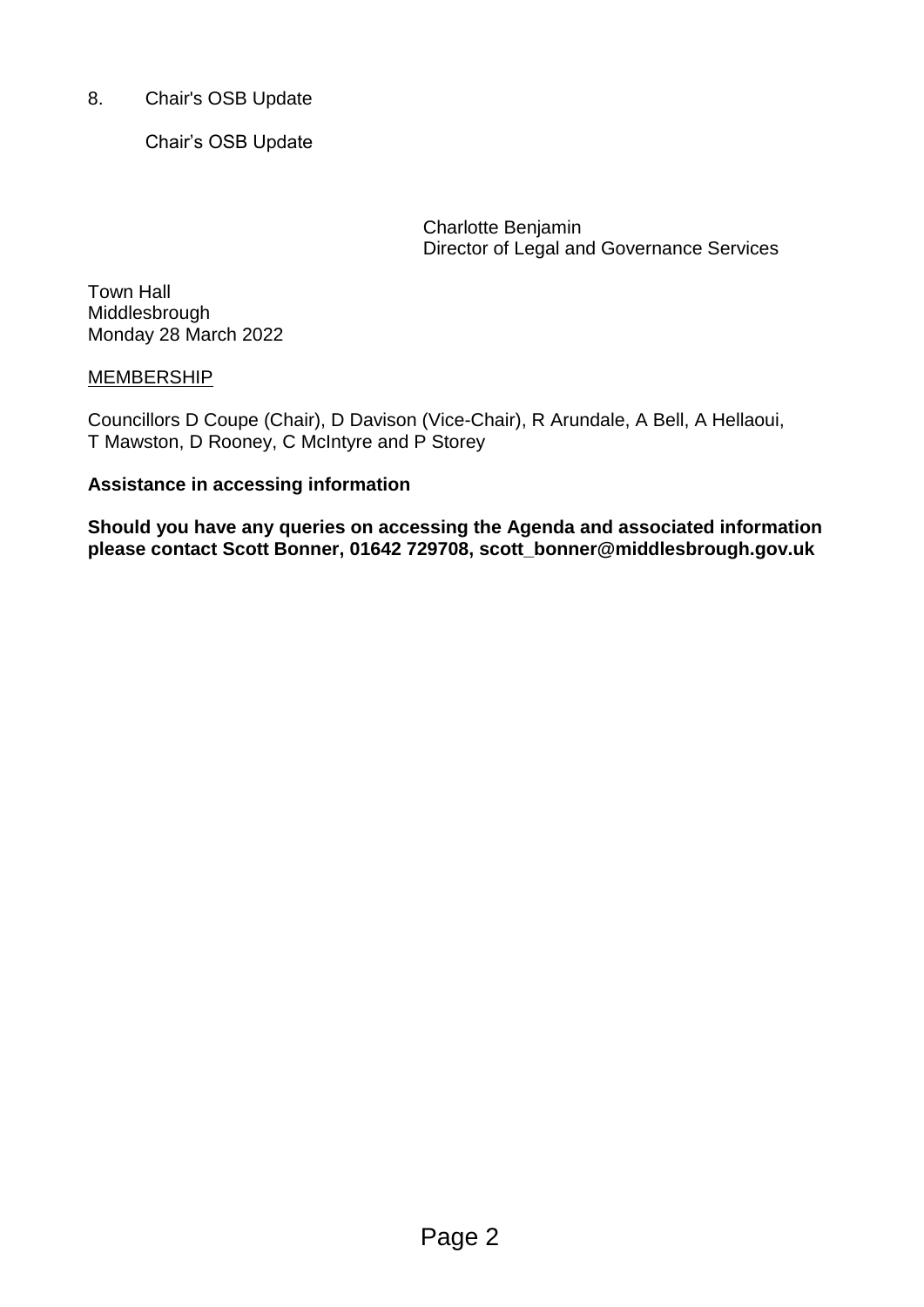#### **HEALTH SCRUTINY PANEL**

| <b>Health Scrutiny Panel</b>            |                                                          | Agenda Item 3<br>08 March 2022                                                                                                                                                                                                                                                                                                                                                                                       |
|-----------------------------------------|----------------------------------------------------------|----------------------------------------------------------------------------------------------------------------------------------------------------------------------------------------------------------------------------------------------------------------------------------------------------------------------------------------------------------------------------------------------------------------------|
|                                         |                                                          | <b>HEALTH SCRUTINY PANEL</b>                                                                                                                                                                                                                                                                                                                                                                                         |
|                                         |                                                          | meeting of the Health Scrutiny Panel was held on Tuesday 8 March 2022.                                                                                                                                                                                                                                                                                                                                               |
| <b>PRESENT:</b>                         |                                                          | Councillors D Davison (Vice-Chair), R Arundale, A Hellaoui, T Mawston, D Rooney<br>and P Storey                                                                                                                                                                                                                                                                                                                      |
| <b>ALSO IN</b><br><b>ATTENDANCE:</b>    |                                                          | K Hawkins (TVCCG), K McLeod (TVCCG)                                                                                                                                                                                                                                                                                                                                                                                  |
| <b>OFFICERS:</b>                        |                                                          | C Breheny, S Bonner, R Scott                                                                                                                                                                                                                                                                                                                                                                                         |
| <b>APOLOGIES FOR</b><br><b>ABSENCE:</b> |                                                          | Councillors A Bell and C McIntyre                                                                                                                                                                                                                                                                                                                                                                                    |
| 21/111                                  |                                                          | <b>DECLARATIONS OF INTEREST</b>                                                                                                                                                                                                                                                                                                                                                                                      |
|                                         |                                                          | There were no declarations of interest received at this point in the meeting.                                                                                                                                                                                                                                                                                                                                        |
| 21/112                                  | <b>MINUTES - HEALTH SCRUTINY PANEL - 8 FEBRUARY 2022</b> |                                                                                                                                                                                                                                                                                                                                                                                                                      |
|                                         |                                                          | The minutes of the Health Scrutiny Panel meeting held on 8 February 2022 were submitted and<br>approved as a correct record.                                                                                                                                                                                                                                                                                         |
| 21/113                                  |                                                          | <b>HEALTH INEQUALITIES - HEALTH SERVICE PERSPECTIVE</b>                                                                                                                                                                                                                                                                                                                                                              |
|                                         |                                                          | The Chair welcomed representatives of the Tees Valley Clinical Commissioning Group<br>(TVCCG) to the meeting and invited them to present information regarding health inequalities<br>from a health service perspective. Members were advised that the presentation was intended<br>to complement the briefing note issued with the meeting papers.                                                                  |
|                                         |                                                          | Members were informed that for any approach to health inequalities to be successful<br>collaboration was essential.                                                                                                                                                                                                                                                                                                  |
|                                         |                                                          | Health inequalities across the Tees Valley tended to be worse than the English average<br>especially around higher obesity levels, poorer GCSE results and higher rates of smoking.                                                                                                                                                                                                                                  |
|                                         |                                                          | In order to address such inequalities the NHS had a mandate to tackle five focus areas; restore<br>NHS services inclusively; mitigate against digital exclusion; ensure datasets were complete and<br>timely; preventative programmes that engaged most at risk groups and strengthening<br>leadership. All work in this regard had to be of a collaborative nature meaning working closely<br>with system partners. |
|                                         |                                                          | In terms of service restoration there was a need to improve business intelligence and data<br>capture. Doing this would, hopefully, lead to improved service delivery. There was also a<br>requirement to restore services at a place level, especially services that were stopped due to<br>the Covid-19 pandemic such as diagnostic spirometry.                                                                    |
|                                         |                                                          | Another action to reduce health inequalities was to mitigate digital exclusion, especially through<br>the lens of health inequalities. This included supporting systems to implement digital pathways<br>where these supported access.                                                                                                                                                                               |
|                                         |                                                          | In terms of improved datasets; there were plans to improve the coding and recording of all<br>activity across Primary Care and the development of performance dashboards.                                                                                                                                                                                                                                            |
|                                         |                                                          | The fourth action, to accelerate preventative programmes that actively engaged at-risk groups,<br>included analysis of the effectiveness of the Covid-19 vaccination programme and increasing<br>the number of social prescribers, care co-ordinators as well as health and well-being coaches.                                                                                                                      |
|                                         |                                                          | There was also a requirement for Primary Care Networks to tackle neighbourhood inequalities.<br>Actions to achieve this included working collaboratively with PCNs and Local Authorities.<br>Page 3                                                                                                                                                                                                                  |

#### 21/111 **DECLARATIONS OF INTEREST**

#### 21/112 **MINUTES - HEALTH SCRUTINY PANEL - 8 FEBRUARY 2022**

#### 21/113 **HEALTH INEQUALITIES - HEALTH SERVICE PERSPECTIVE**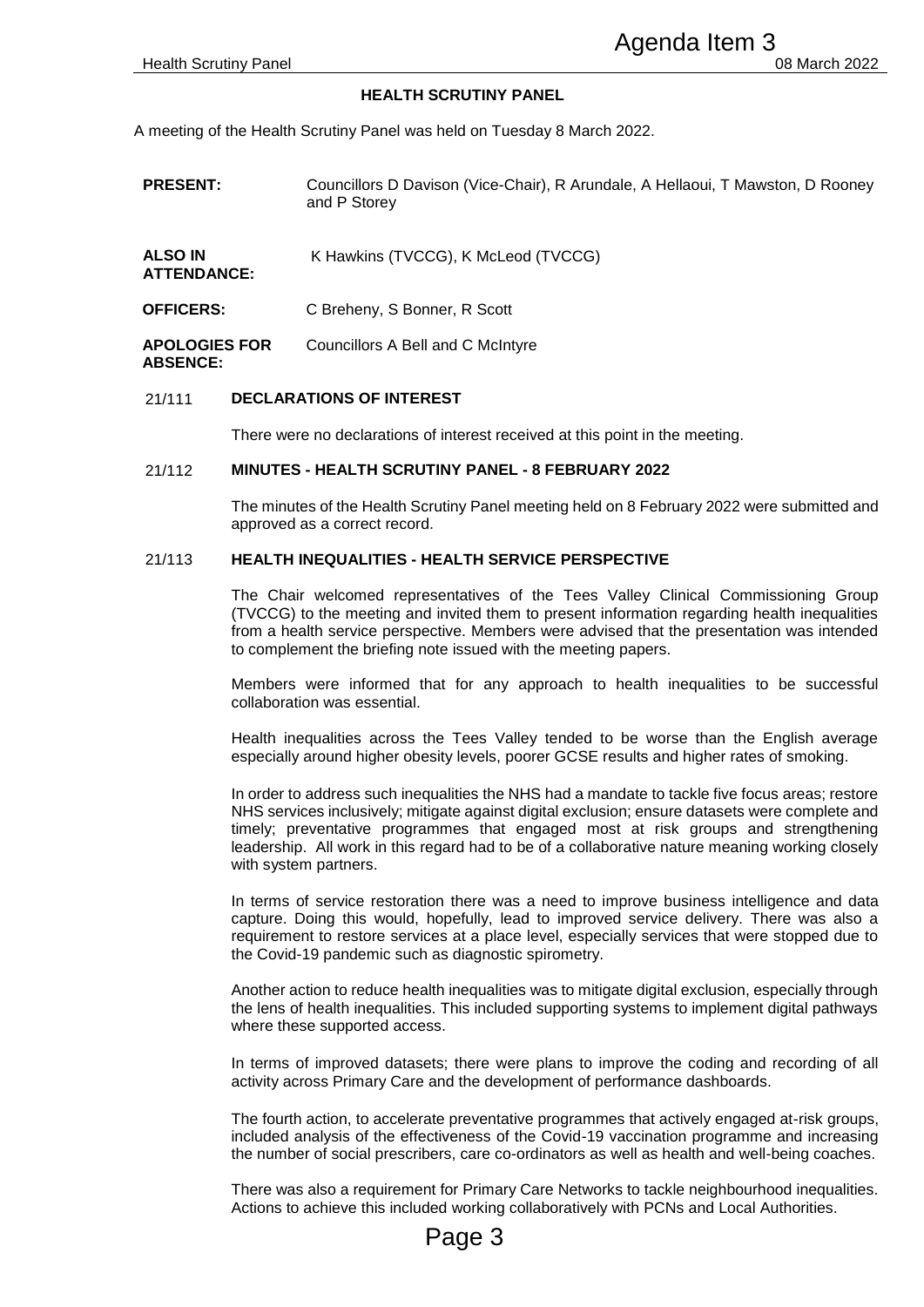Members were advised that a great deal of detail sat behind the top level actions presented. The TVCCG advised the Panel they were grateful to the Council's Public Health Team for their contribution to this work.

A Member commented that health inequalities were unfair as well as avoidable and queried what financial resources were available to assist with this. It was clarified that there was a limited amount of resources which needed to be directed carefully. Members were advised that specific financial information would be available from the Finance Director of the TVCCG.

A Member commented that the information about health inequalities presented to the Panel did not seem to have improved from previous years and that collaborative working had not always been effective. The Member queried how confident the TVCCG was in achieving its aims. It was confirmed that success depended on a collaborative approach but every effort would be made to achieve the actions identified to Members.

A Member commented that financial investment was not the only solution to the problem of health inequalities. A significant element of improving the situation was cultural shift, notably individuals wanting to change their lifestyles. It was confirmed that this formed part of the solution but structural change remained pivotal to any possible solutions.

A Member raised the issue of a recent publication from the Office of National Statistics entitled "Avoidable mortality in Great Britain" which identified that Middlesbrough had the highest female preventable mortality rate. The Member queried what factors contributed to this and what actions could be taken to address this. It was clarified that the details of the report needed to be considered before updates could be brought back to future meetings.

The Director of Commissioning, Strategy and Delivery (Primary & Community Care) commented that it was important for the Health Scrutiny Panel to have an overview of health inequalities. It was also commented that relevant organisations had an element of their funding allocated for tackling health inequalities and that collaborative working should not be underestimated. The TVCCG advised they would be happy to come back to a future meeting of the Panel to deliver a joint presentation on this issue.

The Chair queried if the relatively new initiative of social prescribing was working. Work had been conducted between PCNs with some Care Coordinator roles being created. PCNs had been asked to collate relevant performance data on social prescribing and this was currently being analysed.

A Member queried if there was a specific timeline for the actions identified to be achieved. It was clarified that many of the actions were either continuations or had been carried over from previous years, and as such had a long term aim.

The Chair thanked the TVCCG for their presentation.

#### ORDERED that:

- 1. Further financial information to be brought back to a future meeting of Health Scrutiny;
- 2. That regular updates about mortality rates identified in the ONS report "Avoidable mortality in Great Britain" be brought back to future Health Scrutiny Panel meetings;
- 3. That the information presented be noted.

### 21/114 **HEALTH INEQUALITIES - PUBLIC HEALTH PERSPECTIVE**

The Chair welcomed the Advanced Public Health Practitioner to the meeting and invited her to present information relating to health inequalities. Members were informed that much of the presentation covered similar themes as those presented by the TVCCG.

It was reiterated that collaborative working was key to success in combatting health inequalities. Members were advised that to effectively combat health inequalities the subject needed to be reframed. To this end health inequalities should be viewed through the Population Intervention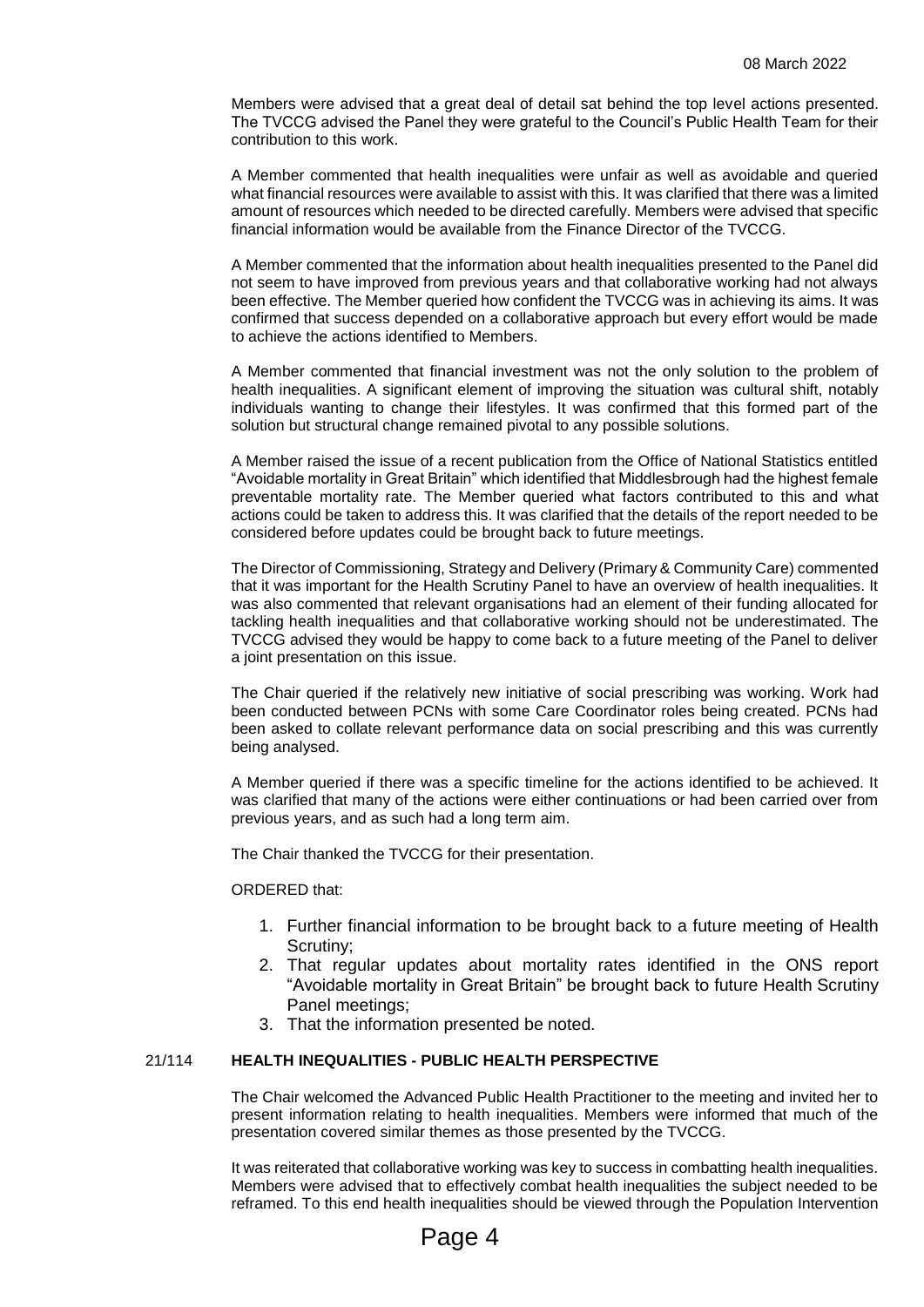Triangle which composed of Civic, Service and Community Based Interventions. As part of those interventions it was noted the most effective actions in reducing inequalities included structural changes to the environment; income support; reduced price barriers and intensive support for disadvantaged population groups.

Conversely, the least effective measures included those whereby people had to opt-in; information based campaigns and interventions that had significant cost or travel barriers.

The actions to combat health inequalities were based on the Marmot recommendations of 2010, the central focus being that disadvantage started before birth.

Members heard that health inequalities were preventable differences in health status across the population and that several overlapping factors contributed to them. Health inequalities were also driven by a complex interaction between factors including life expectancy; the prevalence of mental health and experience of health care. These were, in turn, affected by wider determinants such as education and income levels.

The scale of health inequalities in Middlesbrough, and the determinants of them, were on a higher scale that the English average. These included lower life expectancy and variation in life expectancy within Middlesbrough itself. This situation had been exacerbated by the Covid-19 pandemic.

Public Health was piloting the Health Inequality Impact Assessment which aimed to embed health inequalities in the planning process. This tool would help different organisations in their strategic planning and understand the local health profile of the population. This Impact Assessment was being piloted in five identified areas and was supported with a strong placebased partnership with Middlesbrough's Primary Care Networks.

An example of a strong community based interventions was the Changing Future Programmes through which South Tees was successful in securing £3.11 million.

This was a high profile national programme that aimed to tackle multiple vulnerabilities including two or more issues such as substance abuse and mental health.

In terms of service based interventions; there were numerous preventative services in place that aimed to address some of the more significant health inequalities in Middlesbrough, such as those related to smoking and alcohol misuse. It was important to build equitability into service design by locating services in hard to engage areas and providing services free at the point of access.

Members were advised that provided there was sufficient political and societal will health inequalities could be reduced.

A Member commented that given the breadth and importance of the information provided it would be prudent for the information to be broken down and detailed for Members in the future.

A Member commented they were unsure if the political will existed to tackle health inequalities in the manner identified and queried if the financial resources available to tackle health inequalities was sufficient. The Member also queried how emerging issues, such as the ONS publication "Avoidable mortality in Great Britain" were addressed. It was clarified that collaborative working may help improve financial resourcing and that the ONS publication was very recent and further consideration of its contents was required before action could be taken.

A Member commented that other Council services could indirectly help combat health inequalities, such as licensing saturation areas that prevented too many alcohol outlets being created in a specified area. The Member commented that the solution to health inequalities was not only a matter of increased financial investment, instead a cultural shift was also required. Public Health commented that various initiatives were in place that tried to understand people's behaviours.

The Chair thanked the Advanced Public Health Practitioner for their attendance.

ORDERED that: